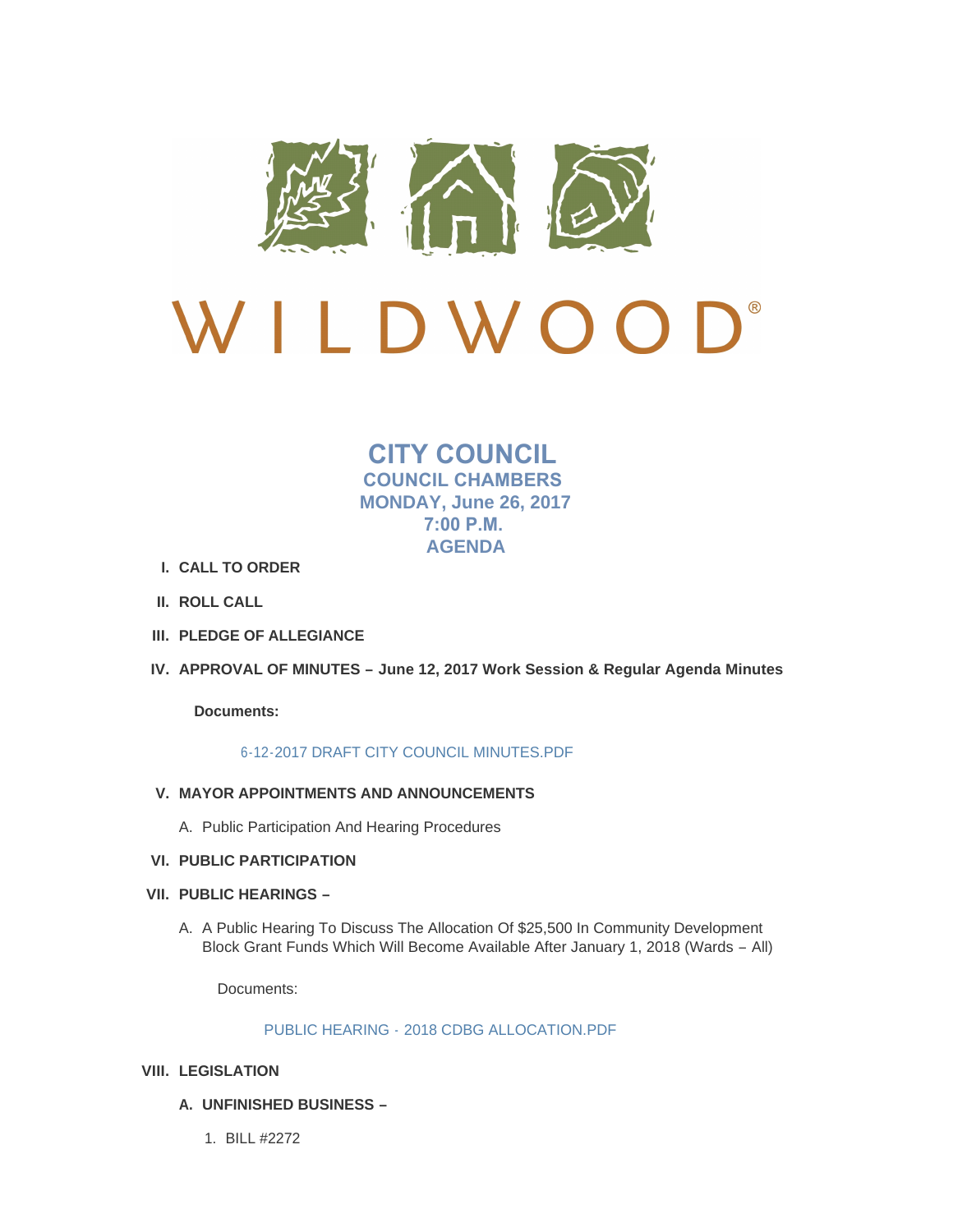**BILL #2272** AN ORDINANCE AUTHORIZING THE MAYOR OF THE CITY OF WILDWOOD, MISSOURI, TO EXECUTE CERTAIN AGREEMENTS AND DOCUMENTS IN ORDER TO PROCEED WITH OBTAINING FEDERAL FUNDING FOR THE ACQUISITION AND DEMOLITION OF THE RESIDENTIAL PROPERTY LOCATED AT 212 VALLEY DRIVE UNDER THE FLOOD MITIGATION ASSISTANCE GRANT PROGRAM. *Recommended by the Administration and Public Works Committee* (Second Reading) (Ward – Six) Direct Budgetary Impact: \$11,940.00

Documents:

### [BILL 2272.PDF](http://cityofwildwood.com/AgendaCenter/ViewFile/Item/11271?fileID=16066)

BILL #2274 2.

AN ORDINANCE BY THE CITY COUNCIL OF THE CITY OF WILDWOOD AUTHORIZING THE RESUBDIVISION OF A TEN (10) ACRE TRACT OF LAND, BEING THE WEST PART OF LOT 7 OF THE RIVER BEND SUBDIVISION [PLAT BOOK 57, PAGE 24], AND LOCATED IN SECTION 25, TOWNSHIP 44 NORTH, RANGE 3 EAST, CITY OF WILDWOOD, ST. LOUIS COUNTY, MISSOURI; AND, MORE SPECIFICALLY, SITUATED BETWEEN STATE ROUTE 109 AND THORNHILL DRIVE, SOUTH OF PERSIMMON LANE, FOR THE PURPOSES OF CREATING TWO (2) PARCELS OF GROUND, HEREAFTER TO BE KNOWN AS LOTS 7-A AND 7-B OF RIVER BEND SUBDIVISION. *Recommended by the Department of Planning and Parks* (Second Reading) (Ward – Six)

#### Direct Budgetary Impact: None

Documents:

#### [BILL 2274.PDF](http://cityofwildwood.com/AgendaCenter/ViewFile/Item/11272?fileID=16067)

BILL #2275 3.

AN ORDINANCE BY THE CITY COUNCIL OF THE CITY OF WILDWOOD APPROVING THE ADJUSTMENT OF CERTAIN COMMON BOUNDARY LINES BETWEEN TWO (2) EXISTING PARCELS OF GROUND, KNOWN AS LOT 2 OF THE CORNET TRACT [PLAT BOOK 162, PAGE 79] AND A TRACT OF LAND THAT IS PART OF THE SOUTH HALF OF THE NORTHWEST QUARTER OF SECTION 24, TOWNSHIP 45 NORTH, RANGE 3 EAST, CITY OF WILDWOOD, ST. LOUIS COUNTY, MISSOURI, AND, MORE SPECIFICALLY, SITUATED SOUTH OF ORRVILLE ROAD, WEST OF CHRISTMAS VALLEY DRIVE, FOR THE PURPOSES OF TRANSFERRING APPROXIMATELY TWO (2) ACRES BETWEEN THE SUBJECT PROPERTIES. *Recommended by the Department of Planning and Parks* (Second Reading) (Ward – Two)

Direct Budgetary Impact: None

Documents:

#### [BILL 2275.PDF](http://cityofwildwood.com/AgendaCenter/ViewFile/Item/11273?fileID=16068)

BILL #2276 4.

AN ORDINANCE BY THE CITY COUNCIL OF THE CITY OF WILDWOOD, MISSOURI AUTHORIZING THE MAYOR OF THE CITY OF WILDWOOD, MISSOURI TO EXECUTE A CONTRACT ON BEHALF OF IT WITH OATES ASSOCIATES FOR ITS DEVELOPMENT OF DESIGN, ENGINEERING, AND BIDDING PLANS AND SPECIFICATIONS, ALONG WITH CONSTRUCTION MANAGEMENT AND ADMINISTRATION, FOR THE EXTENSION OF THE PARK'S MULTIPLE-USE TRAIL SYSTEM, IN ASSOCIATION WITH THE COMMUNITY PARK PROJECT – PHASE THREE, CONSISTENT WITH THE ATTACHED CONTRACT AND EXHIBITS, WHICH ARE BEING RECOMMENDED BY THE PLANNING AND PARKS COMMITTEE OF CITY COUNCIL. *Recommended by the Planning and Parks Committee* (Second Reading) (Ward – One)

Direct Budgetary Impact: \$136,000.00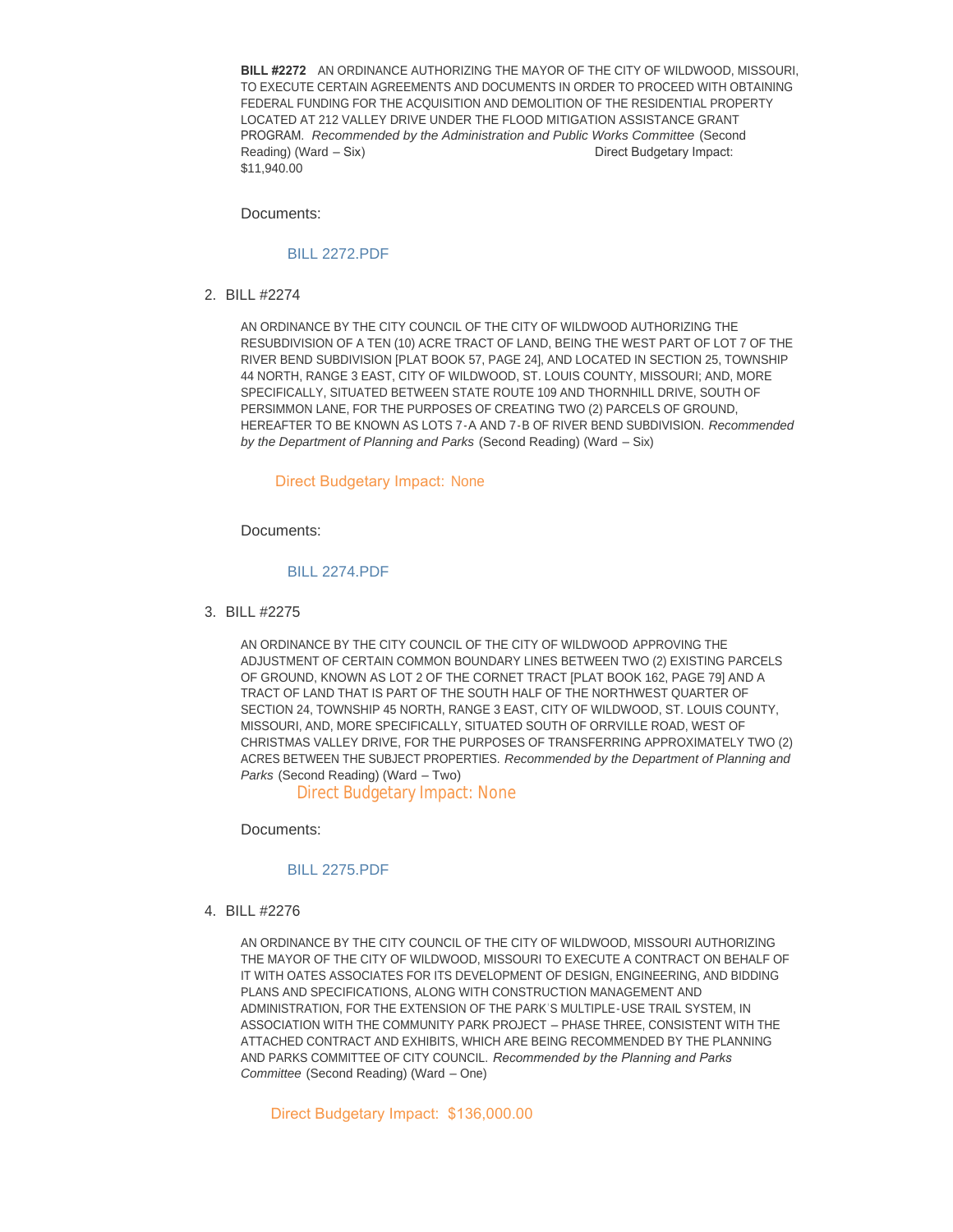Documents:

#### [BILL 2276.PDF](http://cityofwildwood.com/AgendaCenter/ViewFile/Item/11274?fileID=16069)

#### **NEW BUSINESS – B.**

BILL #2277 1.

AN ORDINANCE OF THE CITY OF WILDWOOD, MISSOURI, AUTHORIZING THE MAYOR TO NEGOTIATE AND EXECUTE AN ADDENDUM TO THE POLICE SERVICE AGREEMENT WITH ST. LOUIS COUNTY FOR THE YEAR 2017. *Recommended by the Board of Public Safety* (First Reading) (Wards – All)

Direct Budgetary Impact: \$33,041.66 for remainder of 2017, based upon a total annual cost of \$79,300.00 (to be funded by future Public Safety Tax Revenue)

Documents:

#### [BILL 2277.PDF](http://cityofwildwood.com/AgendaCenter/ViewFile/Item/11276?fileID=16070)

BILL #2278 2.

AN ORDINANCE AUTHORIZING THE MAYOR OF THE CITY OF WILDWOOD, MISSOURI, TO EXECUTE A CONTRACT ON BEHALF OF THE CITY OF WILDWOOD WITH N. B. WEST CONTRACTING COMPANY FOR THE MANCHESTER ROAD RESURFACING AND CROSSWALK IMPROVEMENT PROJECT WITHIN THE CITY OF WILDWOOD, INCLUDING TRAFFIC CONTROL AND OTHER INCIDENTAL ITEMS AS SHOWN ON THE CONSTRUCTION DRAWINGS AND SPECIFICATIONS. *Recommended by the Administration and Public Works Committee* (First Reading) (Wards – Seven and Eight)

Direct Budgetary Impact: \$390,000.00

Documents:

#### [BILL 2278.PDF](http://cityofwildwood.com/AgendaCenter/ViewFile/Item/11277?fileID=16080)

BILL #2279 3.

AN ORDINANCE OF THE CITY OF WILDWOOD, MISSOURI, AMENDING CHAPTER 390 OF THE CODE OF ORDINANCES OF THE CITY OF WILDWOOD BY ESTABLISHING NO PARKING RESTRICTIONS ON CHERRY HILLS MEADOWS DRIVE, STELLA CHERRY WAY AND SWEET CHERRY WAY; ESTABLISHING INTERSECTION STOP RESTRICTIONS ON CHERRY HOLLOW COURT, SWEET CHERRY WAY AND STELLA CHERRY WAY; AND AUTHORIZING THE INSTALLATION OF NO PARKING SIGNS AND STOP SIGNS BY THE TRAFFIC ENGINEER. *Recommended by the Board of Public Safety* (First Reading) (Ward – Eight)

#### Direct Budgetary Impact: None

Documents:

#### [BILL 2279.PDF](http://cityofwildwood.com/AgendaCenter/ViewFile/Item/11278?fileID=16071)

BILL #2280 4.

AN ORDINANCE BY THE CITY COUNCIL OF THE CITY OF WILDWOOD APPROVING THE ADJUSTMENT OF CERTAIN COMMON BOUNDARY LINES BETWEEN TWO (2) EXISTING PARCELS OF GROUND, BOTH BEING PART OF THE "SHILOH RIDGE SUBDIVISION" [PLAT BOOK 188, PAGES 8-9] AND IDENTIFIED AS LOTS 9 AND 10 [ST. LOUIS COUNTY LOCATOR NUMBERS 22X630105 AND 22X630073, RESPECTIVELY]; LOCATED IN U.S. SURVEY 385 AND FRACTIONAL SECTIONS 28 AND 33, TOWNSHIP 45 NORTH, RANGE 3 EAST, CITY OF WILDWOOD, ST. LOUIS COUNTY, MISSOURI, AND MORE SPECIFICALLY SITUATED SOUTH OF RIEGER ROAD, WEST OF SHILOH RIDGE ROAD, FOR THE PURPOSES OF RECONFIGURING THE COMMON BOUNDARY LINE BETWEEN THEM, WHILE MAINTAINING THE CURRENT ACREAGES OF EACH LOT, TO ADDRESS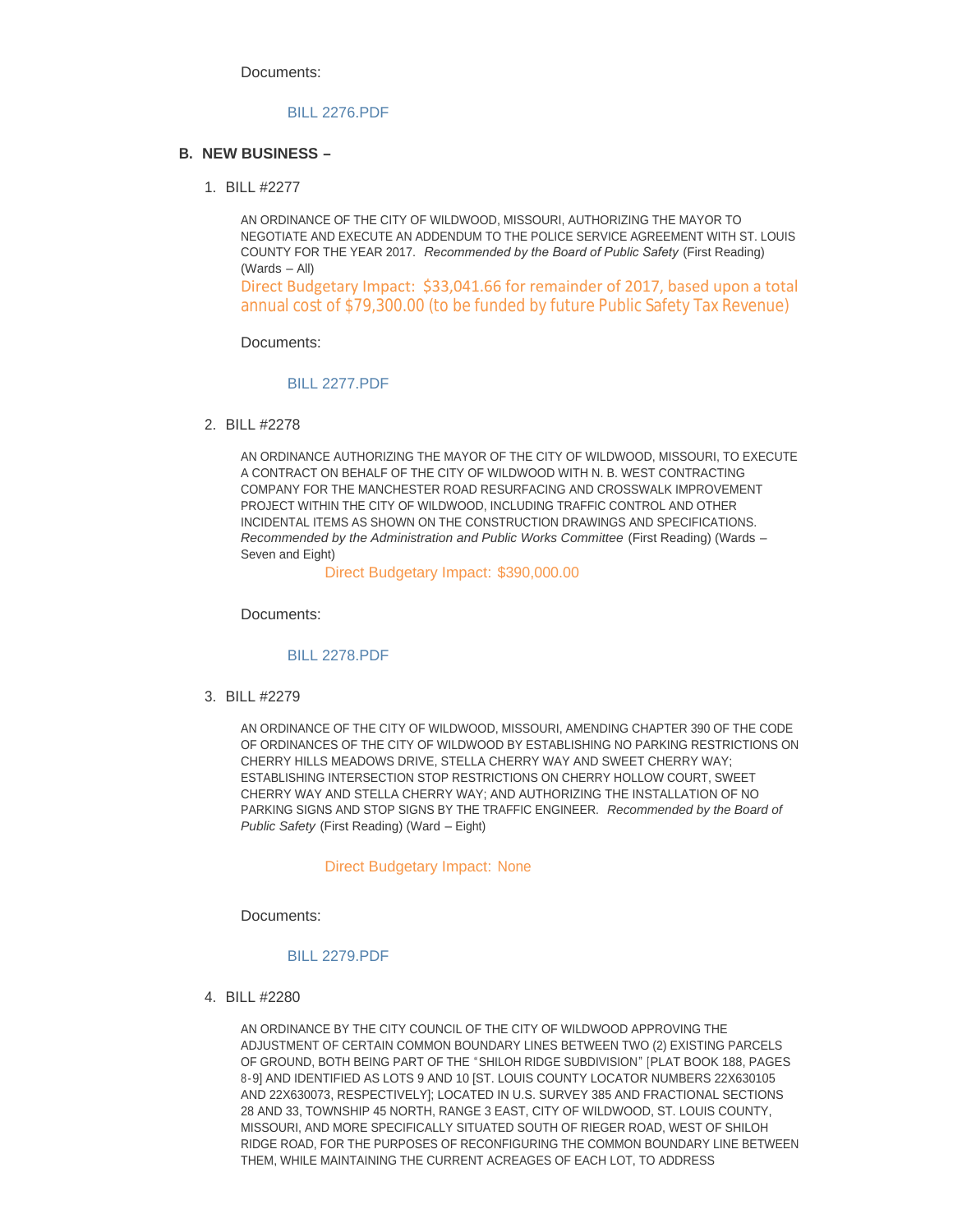ENCROACHMENTS WITHIN THE MINIMUM YARD AREAS [i.e. 30' SIDEYARD SETBACK DISTANCES] AND ENCUMBRANCES ACROSS SAID EXISTING PROPERTY LINE. *Recommended by the Department of Planning* (First Reading) (Ward – One) Direct Budgetary Impact: None

Documents:

#### [BILL 2280.PDF](http://cityofwildwood.com/AgendaCenter/ViewFile/Item/11279?fileID=16072)

BILL #2281 5.

AN ORDINANCE BY THE CITY COUNCIL OF THE CITY OF WILDWOOD AUTHORIZING THE CONSOLIDATION OF TWO (2) TRACTS OF LAND, KNOWN AS LOTS 3 AND 4 OF 'OSSENFORT' SUBDIVISION, BOTH BEING LOCATED IN U.S. SURVEYS 957 AND 1956, TOWNSHIP 45 NORTH, RANGE 3 EAST, CITY OF WILDWOOD, ST. LOUIS COUNTY, MISSOURI (IDENTIFIED BY ST. LOUIS COUNTY ASSESSOR'S LOCATOR NUMBERS 22Y230164 AND 22Y140368) AND, MORE SPECIFICALLY, SITUATED ON THE SOUTH SIDE OF OSSENFORT COURT, WEST OF OSSENFORT ROAD; THEREBY CREATING A SINGLE, 8.154-ACRE PARCEL OF GROUND, TO BE HEREAFTER KNOWN AS LOT 3-A OF THE 'OSSENFORT' SUBDIVISION. *Recommended by the Department of Planning* (First Reading) (Ward – One)

#### Direct Budgetary Impact: None

Documents:

#### [BILL 2281.PDF](http://cityofwildwood.com/AgendaCenter/ViewFile/Item/11280?fileID=16111)

BILL #2282 6.

AN ORDINANCE OF THE CITY OF WILDWOOD, MISSOURI AUTHORIZING THE MAYOR TO SUBMIT ON BEHALF OF THE CITY OF WILDWOOD AN APPLICATION WITH THE ST. LOUIS COUNTY DEPARTMENT OF PLANNING FOR 2018 COMMUNITY DEVELOPMENT BLOCK GRANT FUNDS; AND AUTHORIZING THE MAYOR TO EXECUTE THE MUNICIPAL HOUSING AND COMMUNITY DEVELOPMENT SUPPLEMENTAL COOPERATION AGREEMENT. *Recommended by the Administration and Public Works Committee* (First Reading) (Wards – All) Direct Budgetary Impact: \$25,500.00 in new revenue to support programs and services for older adults

Documents:

#### [BILL 2282.PDF](http://cityofwildwood.com/AgendaCenter/ViewFile/Item/11281?fileID=16074)

### **RESOLUTIONS – C.**

1. RESOLUTION #2017-18

A RESOLUTION BY THE CITY COUNCIL OF THE CITY OF WILDWOOD, MISSOURI, APPROVING AN APPLICATION TO U.S. DEPARTMENT OF JUSTICE FOR THE PARTIAL FUNDING OF ONE (1) ADDITIONAL POLICE OFFICER FOR THE YEARS 2018, 2019 AND 2020, THROUGH THE COPS HIRING PROGRAM. *Recommended by the Board of Public Safety* (Wards – All)

> Direct Budgetary Impact: 75% Federal funding for a new police officer for three (3) years. City's 25% cost for the Years 2018, 2019 and 2020 = \$16,277.96, \$18,497.68 and \$20,717.40. Beginning in Year 2021, City would assume full cost of the police officer (all City costs to be funded by future Public Safety Tax Revenue)

Documents:

[RESOLUTION 2017-18.PDF](http://cityofwildwood.com/AgendaCenter/ViewFile/Item/11283?fileID=16075)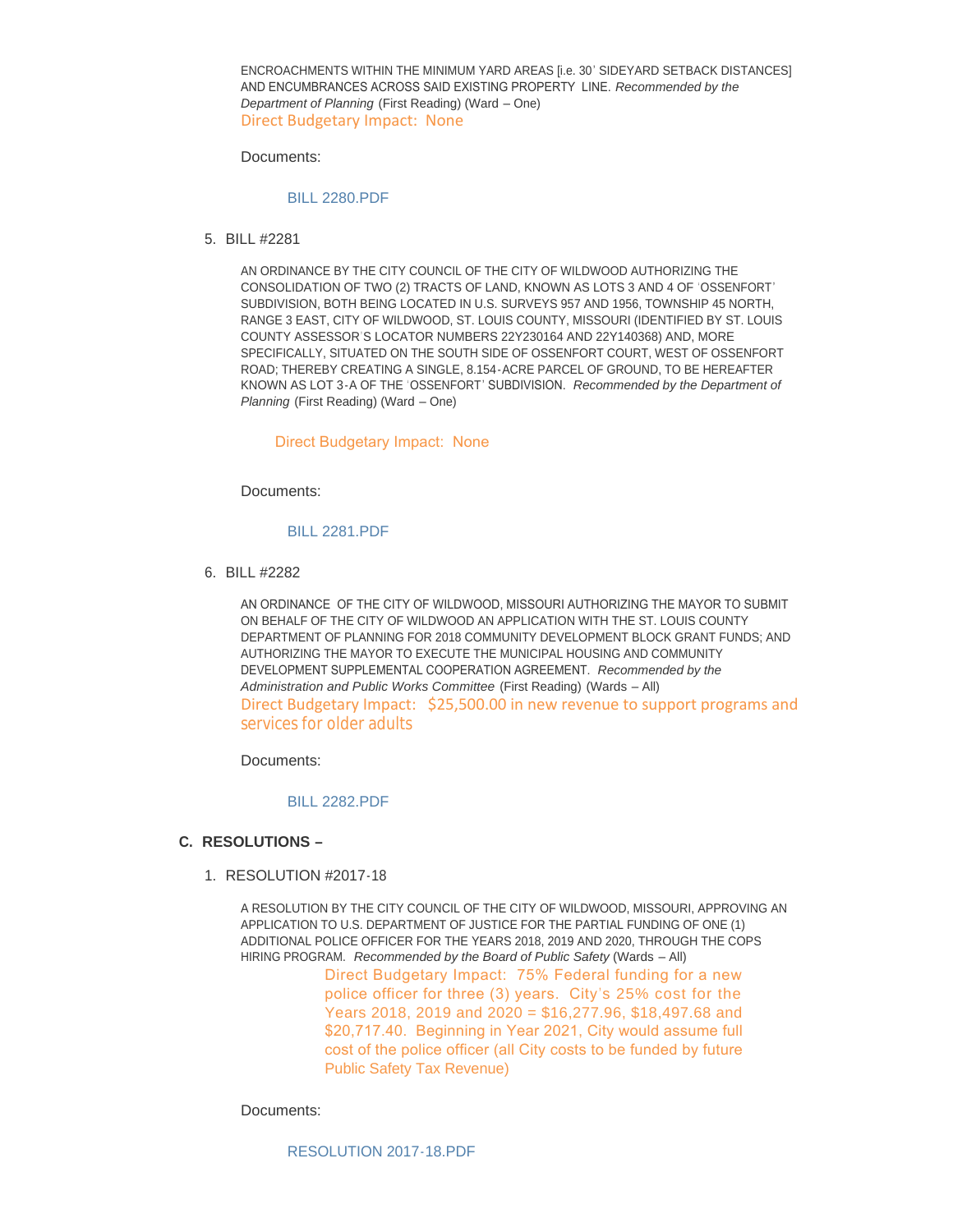## RESOLUTION #2017-19 2.

A RESOLUTION BY THE CITY COUNCIL OF THE CITY OF WILDWOOD, MISSOURI, TO APPLY FOR STATE FUNDING UNDER THE MODOT COST SHARE PROGRAM FOR FUNDING OF THE STATE ROUTE 109 IMPROVEMENT PROJECT. *Recommended by the City Administrator* (Wards – One and Eight)

> Direct Budgetary Impact: If successful, local match for construction would be 50% or \$575,000.00

Documents:

### [RESOLUTION 2017-19.PDF](http://cityofwildwood.com/AgendaCenter/ViewFile/Item/11284?fileID=16076)

RESOLUTION #2017-20 3.

A RESOLUTION BY THE CITY COUNCIL OF THE CITY OF WILDWOOD, MISSOURI, AUTHORIZING THE MAYOR TO NEGOTIATE AND EXECUTE AN AGREEMENT WITH GREAT SOUTHERN BANK, FOR THE TERMINATION OF SUCCESSOR DEVELOPMENT AGREEMENTS GUARANTEEING SUBDIVISION IMPROVEMENTS FOR THE MEADOWS OF WILDWOOD. *Recommended by the City Administrator*  (Ward – One)

### Direct Budgetary Impact: None

Documents:

### [RESOLUTION 2017-20.PDF](http://cityofwildwood.com/AgendaCenter/ViewFile/Item/11285?fileID=16077)

## **IX. OTHER**

A. Receive And File:

**P.Z. 4-17 City of Wildwood Planning and Zoning Commission, c/o Department of Planning, 16860 Main Street, Wildwood, Missouri 63040** – A request to review and consider possible amendments to the City of Wildwood's Zoning Ordinance – Chapter 415.420 Sign Regulations For All "C" and "M" Districts – thereby studying potential regulations to increase the number of allowable signs; the allowance of certain free-standing signs; and the location of signs in relation to commercial operations, all being associated with the City's Town Center Area. (Wards – All)

Documents:

## [RECEIVE AND FILE PZ 4-17.PDF](http://cityofwildwood.com/AgendaCenter/ViewFile/Item/11286?fileID=16078)

B. Approval Of Expenditures

Documents:

## [EXPENDITURES.PDF](http://cityofwildwood.com/AgendaCenter/ViewFile/Item/11287?fileID=16079)

## **ADJOURNMENT X.**

City Council Will Consider and Act Upon the Matters Listed Above, and Such Others as May Be Presented at the Meeting and Determined to Be Appropriate for Discussion at That Time.